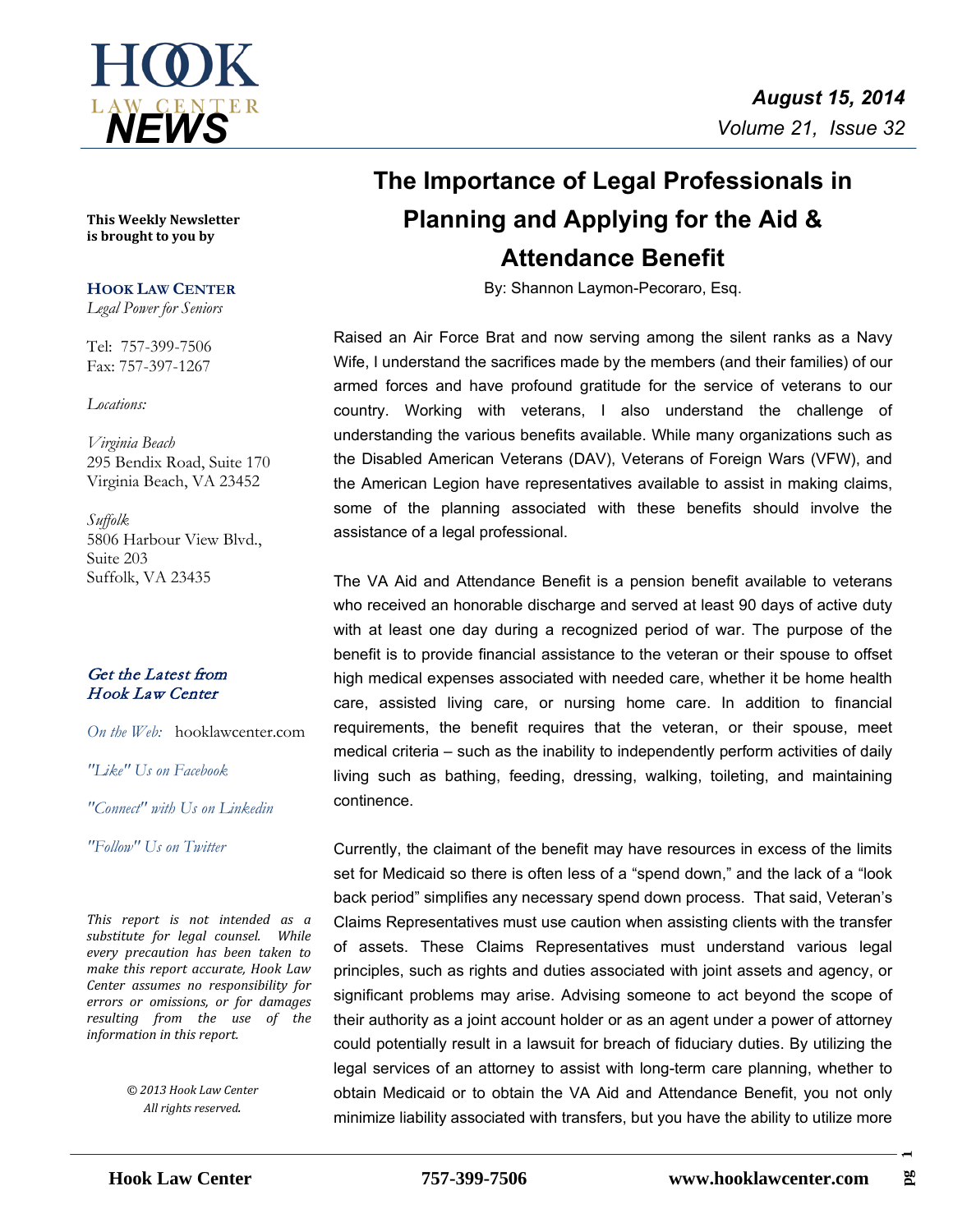

## **The Importance of Legal Professionals in Planning and Applying for the Aid & Attendance Benefit– Cont'd**

comprehensive strategies, such as trust planning or financial planning, and discuss tax consequences of actions to be taken.

Veteran's benefits often involve much more than just an application – it often involves knowledge of complex regulations, legal principles, and tax principles. The attorneys and staff can assist with comprehensive planning associated with the application for the VA Aid and Attendance benefit. After the plan is developed and implemented, we assist many clients with the application for VA Aid & Attendance and our assistance with the application is provided as a pro bono service. If you or someone you know is a veteran or a spouse of a veteran in need of financial assistance for care services, contact the Hook Law Center to discuss potential eligibility, planning and application for the VA Aid and Attendance Benefit. We look forward to serving those who have served.



**Hook Law Center:** Kit Kat, what can you tell us about bats?

**Kit Kat**: Installing a bat box is a great way to learn about bats while providing them with a safe, cozy home. They can be purchased from many retailers, or homemade using a few simple tools. Bat boxes should be placed in an area with a lot of direct sunlight, at least 15 feet high and within a quarter mile of a water source. They can be placed in trees, but this may cause other animals to disturb them, so a better place would be on a pole or the side of a building.

After the bat box has been installed, it may take a little while before bats find it and begin to use it. For the best results, install it in the spring before bats return from hibernation or migration. Bats are more active at night, so once they discover the bat box, they can provide an opportunity for wildlife-watching after dark as they search for food.

(Ruthanne Johnson, "The Bats Motel," All Animals, July/August 2014, p. 37)

 $\sim$